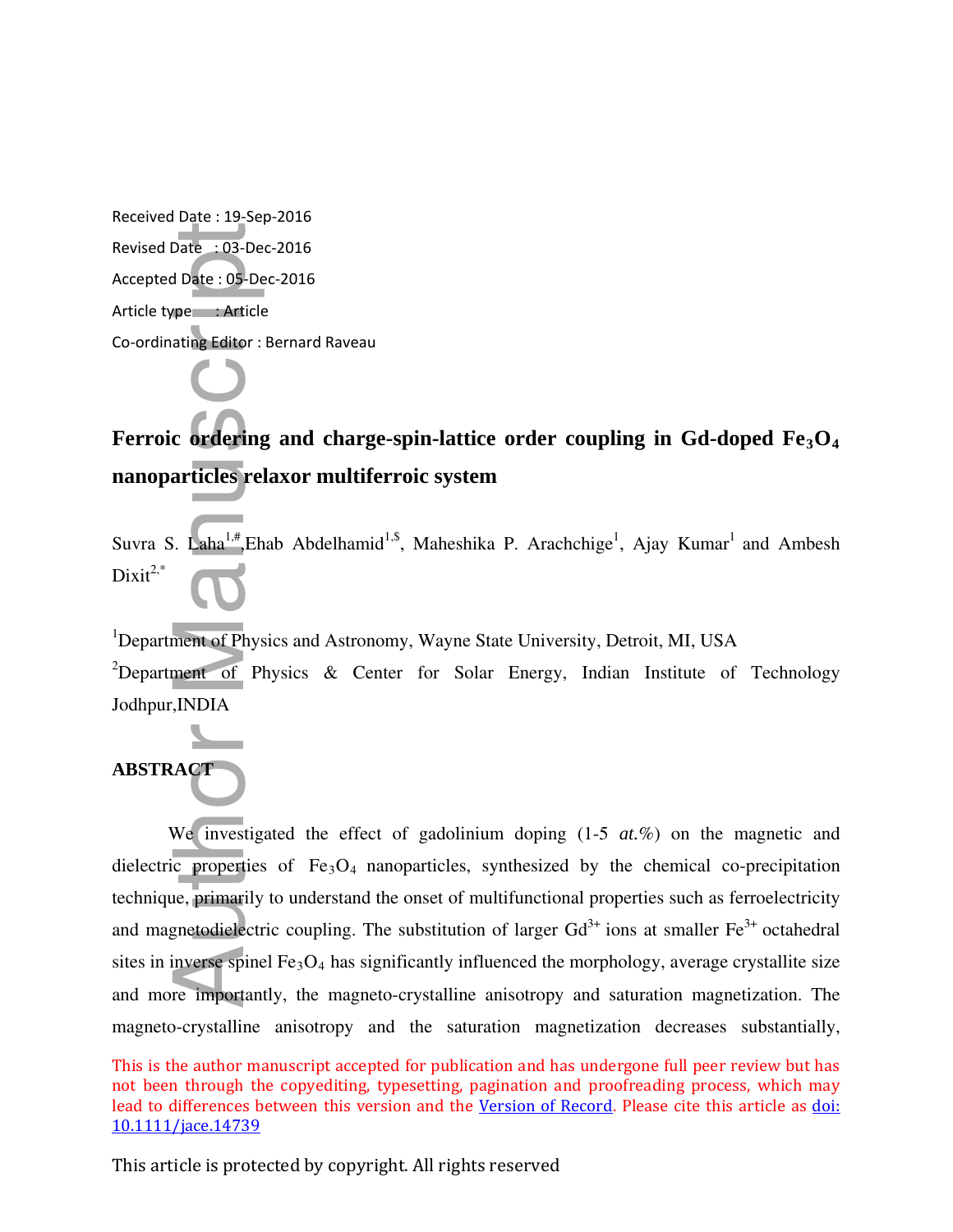however, significant increase in the average crystallite size is observed upon Gd doping. Furthermore, temperature dependent dielectric studies suggest that these nanoparticle systems exhibit relaxor ferroelectric behavior, with much pronounced ferroelectric polarization moment recorded for 5 *at.*% Gd doped Fe<sub>3</sub>O<sub>4</sub> as compared to its undoped counterpart.



Corresponding author E-mail: \*<u>ambesh@iitj.ac.in, <sup>#</sup>laha@wayne.edu</u>, <sup>\$</sup>du9779@wayne.edu Authors Suvra S Laha and Ehab Abdelhamid contributed equally for this work

# **I. INTRODUCTION**

Iron oxide and its derivative nanoparticle systems have attracted considerable attention because of their potential applications ranging from magnetic recording to cancer research<sup>1, 2</sup>. There are numerous studies performed on undoped and doped  $Fe<sub>3</sub>O<sub>4</sub>$  nanoparticle systems<sup>3-8</sup>, and also on magnetite-based nanocomposites  $9-11$  in an attempt to tune their magnetic and dielectric properties for effective technological and biomedical applications. In conjunction with such technological potentials, there are several unanswered questions regarding their physical properties such as Verwey transition (a transition between conducting and insulation state at Verwey transition temperature  $T_V$  ( ~122K) where Fe<sub>3</sub>O<sub>4</sub> exhibits conducting state above  $T_V$  and insulating state below  $T_v$ ), the onset of ferroelectricity, and magnetodielectric coupling as a function of crystallite geometries and doping in  $Fe<sub>3</sub>O<sub>4</sub>$  matrix. Among these, Verwey transition is very sensitive to the stoichiometry of  $Fe<sub>3</sub>O<sub>4</sub>$  system and is usually not observed in defective or non-stoichiometric samples. The relatively larger rare-earth ions have been used for doping in inverse spinel systems to induce strain modulated physical properties useful for magneto-optical recording  $\frac{12}{3}$ , MRI contrast agents  $\frac{13}{3}$  etc. For example, the doping of Gd<sup>3+</sup> into the inverse spinel cobalt ferrite prepared through different synthetic routes has altered the average crystallite size, lattice constants and more importantly the magnetic properties<sup>14, 15</sup>. Till date, prominent studies conducted on gadolinium–doped magnetite nanoparticles (GdFO) are focused on the lattice site modification using  $Gd^{3+}$  dopant in the spinel structure<sup>16</sup>, their respective low-temperature magnetic properties<sup>17</sup> and related biomedical applications  $8, 13$ . Furthermore, the presence of **EXECUTE:**<br> **EXECUTE AUTHOR CONSULS AND ADDED** TO THE SUPPOSE THE SUPPOSE THE CONDITION WE CONDITION WE CONDITION TO THE CONSULS AND MOTHER IN THE CONSULS INTO THE CONSULS INTO THE CONSULS INTO THE CONSULS AND CONDITIONS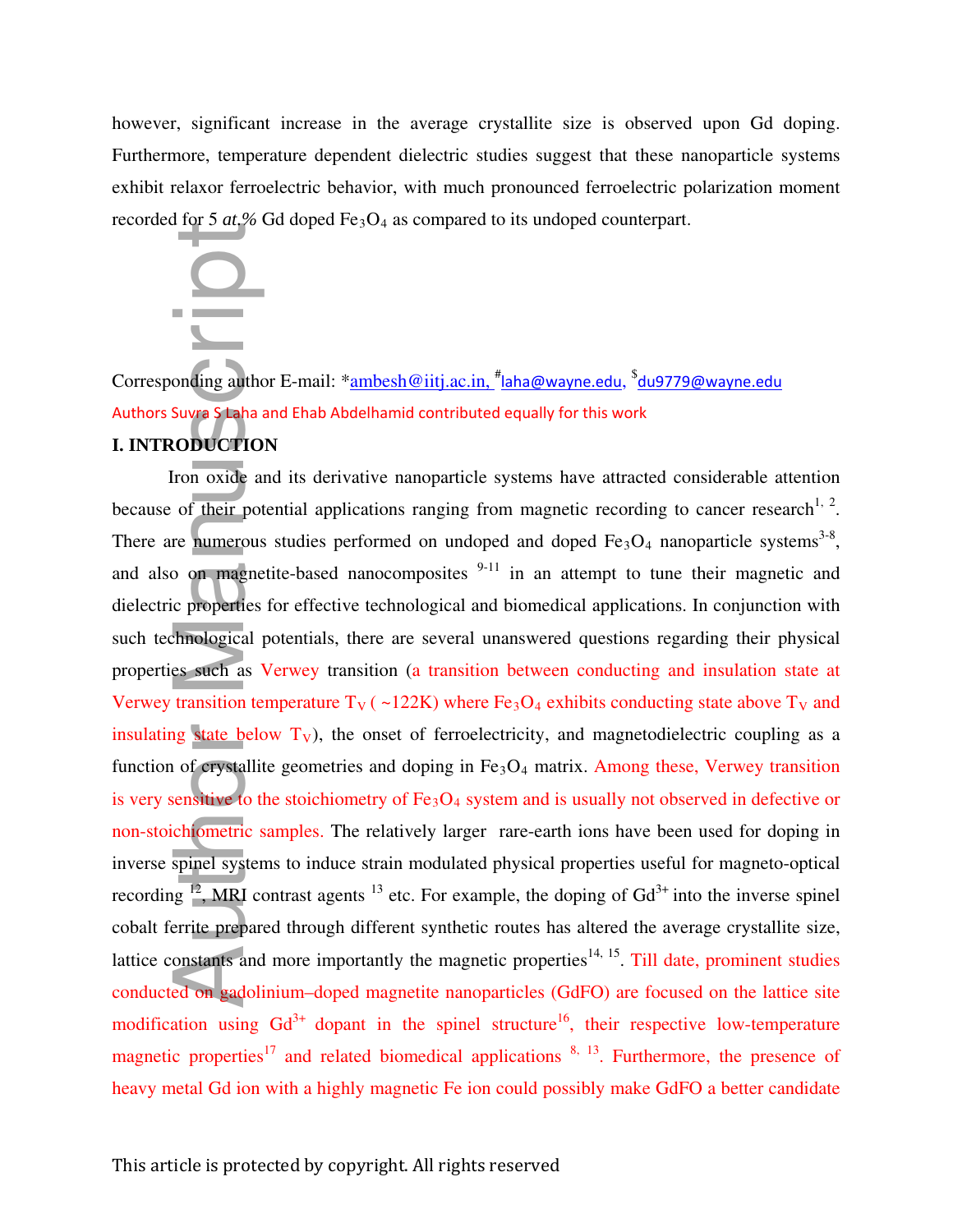for multimodal imaging purposes $18, 19$ . The simultaneous presence of more than one functional property in GdFO nanomaterials may provide the additional degree of freedom, which can be used as an external controlling stimulus for the desired applications. In the present study, we aimed for investigating the effect of gadolinium doping on the magnetic, dielectric, ferroelectric and magnetodielectric properties of  $Fe<sub>3</sub>O<sub>4</sub>$  nanoparticles. We observed that the substitution of  $Gd^{3+}$  ions at Fe<sup>3+</sup> sites in Fe<sub>3</sub>O<sub>4</sub> matrix has significantly influenced the average crystallite size, the saturation magnetization, dielectric and ferroelectric properties. The average crystallite size, estimated from x-ray diffraction (XRD) using Scherrer equation, increases with increasing Gd doping fraction and the saturation magnetization drops monotonically in the presence of excess Gd<sup>3+</sup> ions. Interestingly, GdFO develops enhanced ferroelectric ordering at low temperatures. The details of the temperature dependent dielectric, ferroelectric and magnetodielectric measurements are discussed to understand the onset of charge-spin-lattice coupling in Gd-doped  $Fe<sub>3</sub>O<sub>4</sub>$  system.

# **II. EXPERIMENTAL DETAILS**

The undoped (denoted by FO) and GdFO nanoparticles were synthesized using the chemical co-precipitation technique<sup>17</sup>, with  $GdCl<sub>3</sub>.6H<sub>2</sub>O$  serving as the dopant material. Aqueous solutions of FeCl<sub>3</sub>  $\cdot$  6H<sub>2</sub>O, FeCl<sub>2</sub>  $\cdot$  4H<sub>2</sub>O, and GdCl<sub>3</sub>  $\cdot$  6H<sub>2</sub>O were mixed in a beaker in a molar ratio of  $1.85:1.00:0.15$  to synthesize 5 *at.*% GdFO nanoparticles. Initially, GdCl<sub>3</sub>, 6H<sub>2</sub>O was added to the FeCl<sub>3</sub>.  $6H<sub>2</sub>O$  solution, dissolved in deionized water and then after few minutes of stirring, an aqueous solution containing  $FeCl<sub>2</sub>$ .  $4H<sub>2</sub>O$  was poured into it. If the sequence, in which these salts are added, is altered, the saturation magnetization of these nanoparticles may get affected  $17$ . The entire reaction was carried out in N<sub>2</sub> atmosphere in order to avoid the partial oxidation of Fe<sup>2+</sup> to  $\alpha$ -FeOOH as found in a previous study <sup>17</sup>. For the preparation of 1 *at*.% and 2.5  $at.\%$  GdFO nanoparticles, FeCl<sub>3</sub> 6H<sub>2</sub>O, FeCl<sub>2</sub> 4H<sub>2</sub>O and GdCl<sub>3</sub> 6H<sub>2</sub>O were mixed in molar ratios of 1.97:1.00:0.03 and 1.925:1.00:0.075 respectively and the same procedure<sup>17</sup> was adopted for sequential mixing. For simplicity, the 1, 2.5 and 5 *at.*% GdFO nanoparticles are marked as 1GdFO, 2.5GdFO, and 5GdFO respectively for later discussions. annet re- prost<sub>5</sub> and gas errors of and<br>and magnetodielectric properties of<br> $Gd^{3+}$  ions at  $Fe^{3+}$  sites in  $Fe_3O_4$  mat<br>the saturation magnetization, dielectr<br>estimated from x-ray diffraction (XH<br>doping fraction and t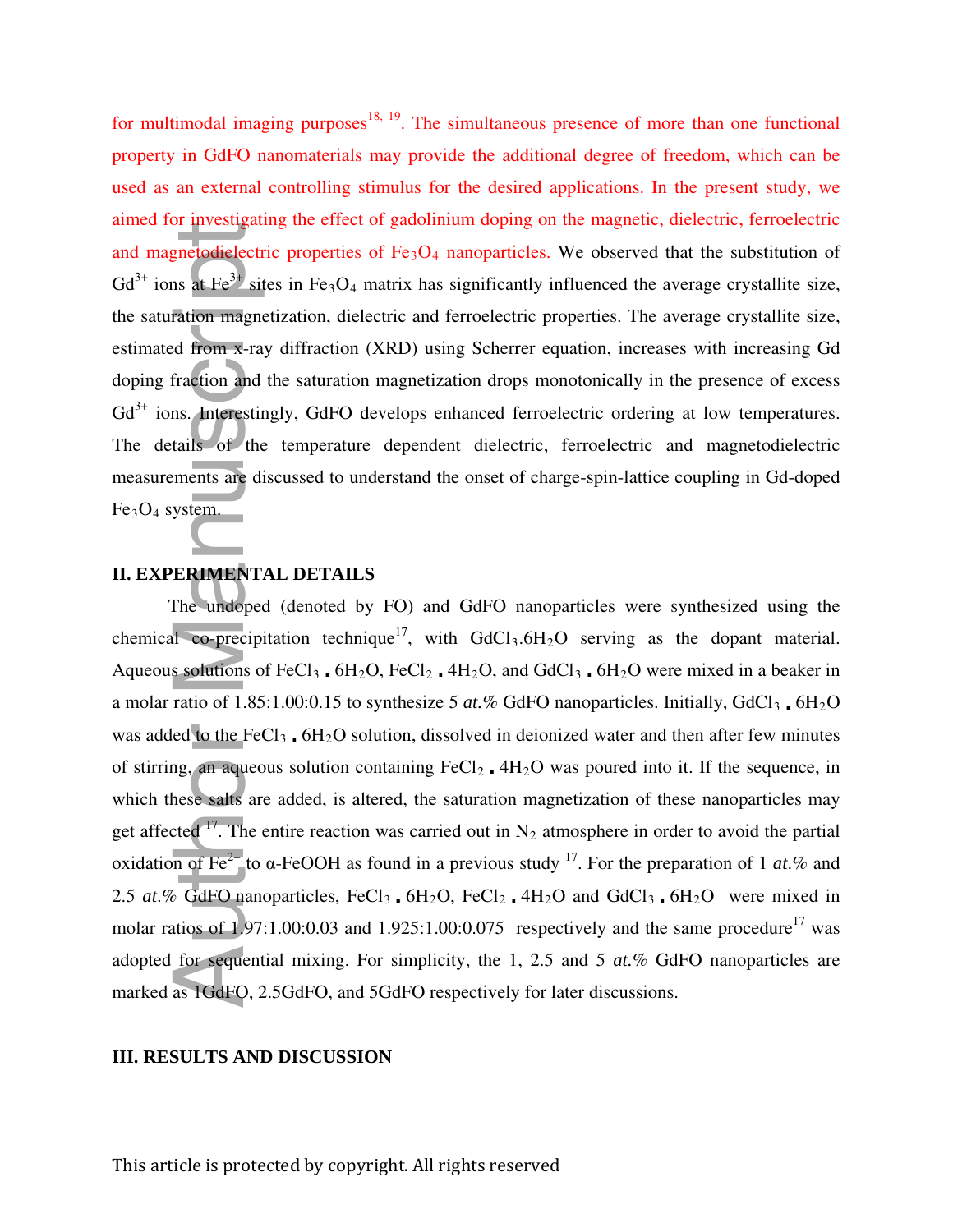The XRD spectra (Figure 1(a)) on undoped and GdFO powder samples were performed using a Rigaku MiniFlex 600 x-ray diffractometer ( $CuKa<sub>1</sub>$  radiation). All the observed diffraction peaks are indexed (JCPDS card number: 85-1436), suggesting the formation of phase-pure inverse spinel crystal structure of  $Fe_3O_4$ . Most likely,  $Gd^{3+}$  ions (ionic radii ~ 0.093 nm) are replacing the Fe<sup>3+</sup> ions (ionic radii  $\sim 0.064$  nm) of the octahedral sites in inverse spinel Fe<sub>3</sub>O<sub>4</sub><sup>16</sup>. Additionally, the XRD spectra suggest that doping of gadolinium does not have any significant impact on the crystal structure of  $Fe<sub>3</sub>O<sub>4</sub>$ . The refinement of XRD diffraction data does not reflect the presence of other crystallographic phase and only the observed inverse spinel phase explains the substitution of Gd into Fe sites. The average crystallite sizes estimated using Scherrer equation  $17$  are approximately 12 nm, 11.5 nm, 13.5 nm and 18 nm for FO, 1GdFO, 2.5GdFO and 5GdFO samples respectively. This increase in crystallite size suggests that crystals grow larger following an increase in the Gd doping percentage, an observation which has been also reported by Peng *et al.* on Gd-doped CoFe<sub>2</sub>O<sub>4</sub> spinel nanoparticles <sup>12</sup>. The increased particle size is essentially a consequence of stress-induced effect primarily caused by the doping of a higher concentration of large  $Gd^{3+}$  ions at the smaller  $Fe^{3+}$  ion sites<sup>12</sup>. The Rietveld refined lattice parameters (*a*) are evaluated to be 8.381Å, 8.396 Å, 8.375 Å and 8.365 Å for FO, 1GdFO, 2.5GdFO and  $5GdFO$  samples respectively<sup>17</sup>. The reduction in lattice parameter has been attributed to the Gd mediated strain in GdFeO samples. parameters. We neer the cystal structure of FeOI, note and the parameter parameter parameter of the energy dispersive spectra of the energy dispersive spectroscopy (EDS). The energy of and the energy dispersive spectrosco

For careful probing of nanostructures' morphology, transmission electron microscopy (JEOL-2010 FasTEM, 200kV) measurements were conducted on FO and 5GdFO samples (Figure 1(b)). It is observed that the particle morphology is susceptible to Gd doping, with nearly spherical structures representing undoped nanoparticles has assumed cubical or rhombohedral geometries in the case of Gd-doped sample (5GdFO). This variation in particle morphology is consistent with previous studies<sup>8, 17</sup>, where such changes have been realized for even less than 1 at.% GdFO nanoparticles<sup>8</sup>. The average size of FO particles obtained from TEM analysis is reported to be 13.2 nm with a standard deviation,  $\sigma$ =2.3 nm. The slight increase in the size of the particles observed in TEM as compared to XRD confirms the formation of a thin amorphous layer ( $\sim$ 1 nm) on the surface of these nanoparticles<sup>17</sup>. Such determination of average particle size from the TEM images could not be achieved due to substantial clustering or agglomeration for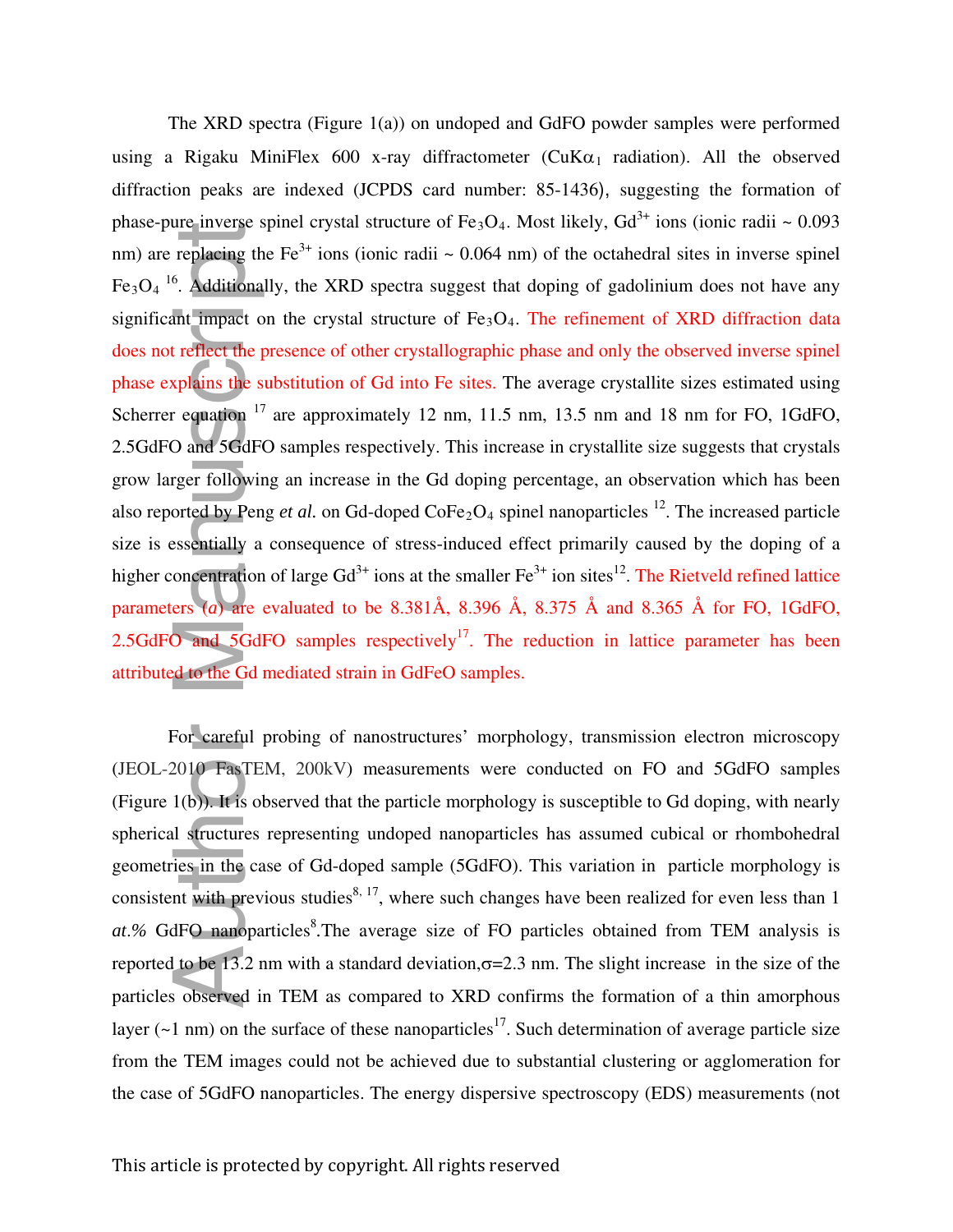shown) confirmed the excess gadolinium atomic fraction in 1GdFO, 2.5GdFO, and 5GdFO samples to be approximately 1.3, 3.0 and 5.5 *at.*% respectively. The microscopic measurements substantiate the observation for non-spherical particle morphology for 1GdFO, 2.5GdFO and 5GdFO samples.

The *dc* and *ac* characterizations of these nanoparticles were performed using a Quantum Design physical property measurement system (PPMS) for understanding the magnetic relaxation dynamics of these systems.The room temperature magnetization (M) *vs* magnetic field (H) data for all the samples are shown in Figure 2(a).The observed sigmoidal shape of these curves with nearly zero hysteresis confirms the superparamagnetic nature of these nanoparticles. The measured saturation magnetization  $(M<sub>S</sub>)$  values are 65 emu/g, 51 emu/g and 45.5 emu/g for 1GdFO, 2.5GdFO and 5GdFO samples respectively within the experimental uncertainties  $(\pm 1)$ emu  $g^{-1}$ , coming mainly from the uncertainty in measuring the sample mass). The M<sub>S</sub> for undoped  $\overline{Fe_3O_4}$  nanoparticles (FO) is approximately 69.5 $\pm$ 1 emu/g. The saturation magnetization has decreased almost linearly with the respective increase in gadolinium atomic fraction and thus can be used as a controlling parameter, wherever required. This substantial reduction in  $M_s$  with Gd doping is in agreement with the previous studies<sup>13</sup>. The  $M_s$  decreases roughly by 35% for the 5GdFO as compared to the FO nanoparticles. This reduction in  $M_s$  at room temperature is attributed to the substitution of sufficiently larger non-magnetic Gd<sup>3+</sup> ions (T<sub>c</sub>≈ 292 K)<sup>20</sup> at the octahedral Fe<sup>3+</sup> ion sites in the inverse spinel Fe<sub>3</sub>O<sub>4</sub><sup>12</sup>, leading to weaker superexchange interactions in GdFO samples. The *dc* and *c*<br>physical p:<br>on dynamics<br>a for all the<br>vith nearly z<br>asured satura<br>2.5GdFO a, coming m<br>I Fe<sub>3</sub>O<sub>4</sub> nance ased almos<br>sed as a compare<br>ased almos<br>sed as a compare<br>as compare<br>as compare<br>as compare<br>d to the su

The magnetic dynamics of these nanoparticles have been investigated using frequency dependent susceptibility measurements. The imaginary (out-of-phase) component of the *ac* susceptibility  $(\chi'')$  *vs* temperature (T) is plotted in Figure 2(b) for all the samples, conducted at 10 Oe *ac* excitation field under zero *dc* bias conditions for six different frequencies. The welldefined peaks in the  $\chi''$ <sub>Vs</sub> T plots between 150 K to 200 K represent the superparamagnetic blocking of  $Fe<sub>3</sub>O<sub>4</sub>$  nanoparticles <sup>17</sup>. The recorded magnetic susceptibility magnitude is the lowest for the 5GdFO sample, also consistent with the magnetic saturation measurements, described earlier.

The peak-frequency shift as a function of temperature has been estimated from these frequency dependent plots (Figure 2(b)) to understand the magnetic relaxation behavior of these nanoparticles. The behavior of an ensemble of non-interacting and single domain magnetic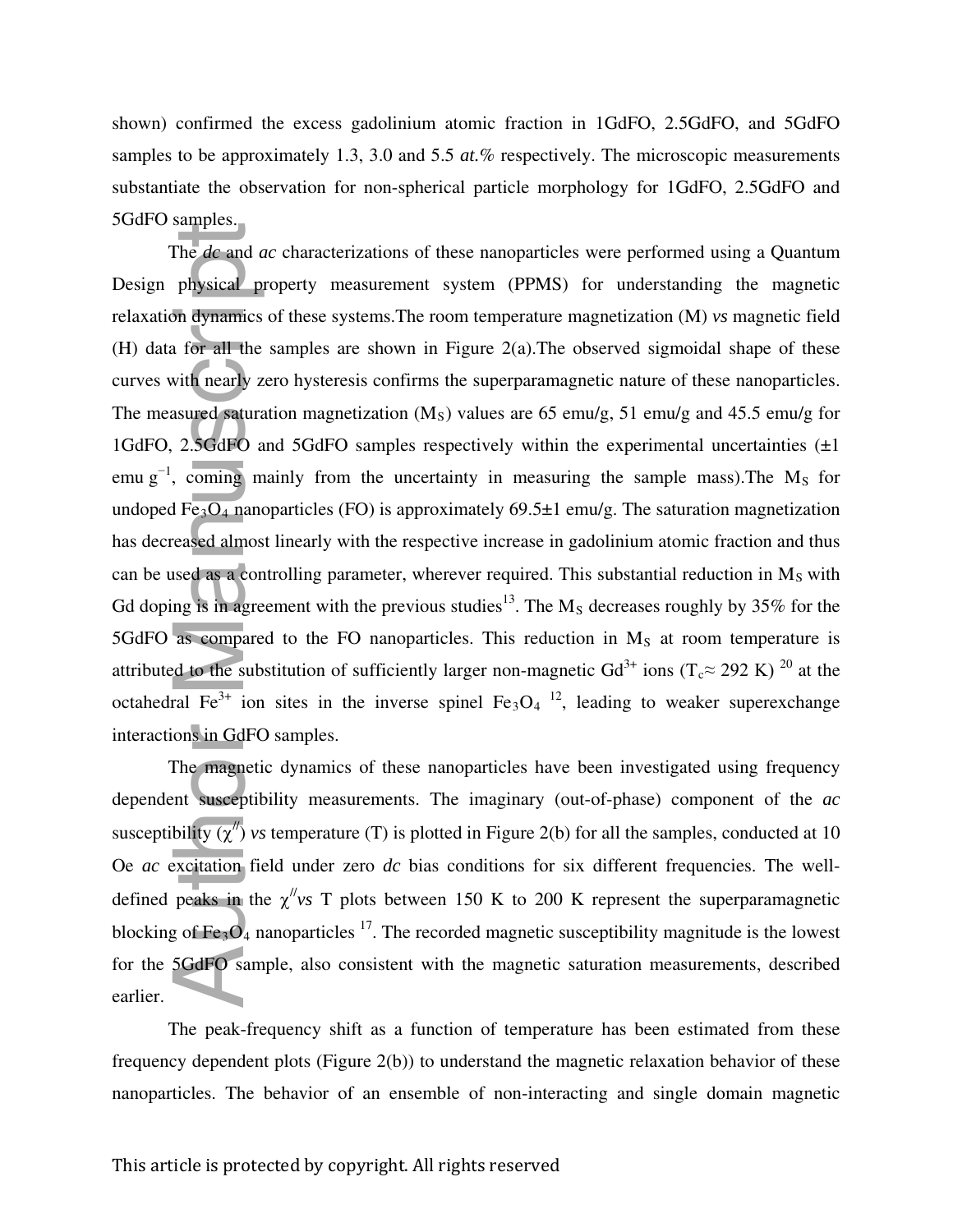nanoparticles is explained by the Néel-Brown (NB) theory under canonical approximation. The mean relaxation time for the magnetic moments of such individual nanoparticles is governed by the Arrhenius relation given by  $\tau = \tau_0 \exp(E_A/k_B T)$ , where k<sub>B</sub> is the Boltzmann's constant, T is the temperature and  $\tau_0$  is the attempt time characteristic of the material and is of the order of  $10^{-13}$ – $10^{-9}$  s<sup>17</sup>. The ln*τ vs* 1/T plots are shown in Figure 2(c). The data are fitted within the NB relaxation approximations for all these samples and the values of  $\tau_0$  and  $E_A/k_B$  are summarized in Table 1.

The magnitude of  $\tau_0$  was enhanced while  $E_A/k_B$  roughly lowered (although the  $E_A/k_B$ values are almost the same for 1GdFO and 2.5GdFO nanoparticles) following the increase in Gd doping percentage or an enhanced crystallite size. This increase in the value of  $\tau_0$ following an increase in the particle size was also reported for hematite nanoparticles<sup>21</sup>. The NB model suggests that  $\tau_o \propto (T_B/K^3V)^{1/2}$  for ferromagnetic particles <sup>21</sup>, where T<sub>B</sub> is the blocking temperature, K is the anisotropy constant and V is the volume of the nanoparticle.Considering the blocking temperature,  $T_{B}$ , to be nearly constant for all investigated nanoparticle samples, it is observed that  $\tau_0$  increases few orders of magnitude with increasing particle's size, consistent with our experimental observations. The value of  $\tau_0 \approx 10^{-9}$ s obtained for the FO sample falls well within the accepted NB range and signifies superparamagnetic blocking in these nanoparticles. The magnetic dipolar interaction energy  $(E_d)$  existing among these nanoparticles is estimated using the relation  $22, 23$ : 10<sup>-11</sup> 10<sup>-23</sup>. The line is the samples and the value of t<sub>o</sub>, and H<sub>S</sub>(*K*) and H<sub>S</sub>(*K*) and H<sub>S</sub>(*K*) and H<sub>S</sub>(*K*) and H<sub>S</sub>(*K*) and H<sub>S</sub>(*K*) and H<sub>S</sub>(*K*) and H<sub>S</sub>(*K*) and H<sub>S</sub>(*K*) and H<sub>S</sub>(*K*) and H<sub>S</sub>(*K*) and

$$
E_d = \frac{\mu_o \mu^2}{4\pi a^3} \left(\frac{\pi}{4}\right)^2
$$

with  $\mu = m_s(\pi d^3/6)$ , where  $\mu$ ,  $m_s$ , *a* and *d* represent the average magnetic moment, volumic saturation magnetization, average inter-particle separation and diameter of these nanoparticles respectively  $^{23}$ . Considering close-packing of these nanoparticles, the magnitude of this interaction is found to be the largest, close to 0.031 eV at 300 K, for the 5GdFO nanoparticle system while it is around  $0.02$  eV ( $\sim 0.017$  eV for 1GdFO and 2.5GdFO,  $\sim 0.022$  eV for FO samples) for the other nanoparticle samples. This dipolar energy signifies the magnetic interaction in an ensemble of magnetic nanoparticles, suggesting that the observed interactions are comparable with the room temperature thermal energy  $\sim 0.026$  eV. The magneto-crystalline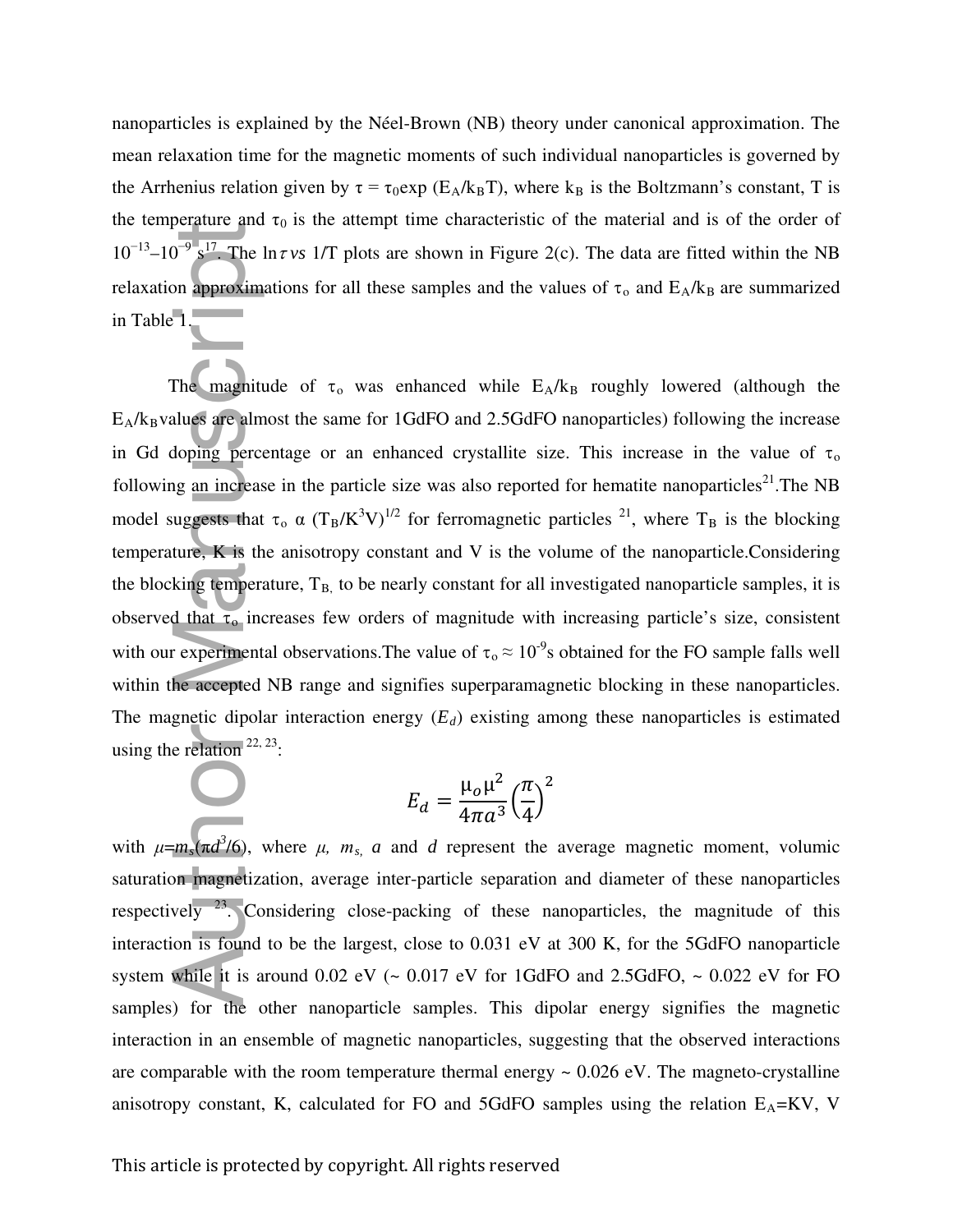being the volume of the nanoparticle, are  $2.5 \times 10^4$  J/m<sup>3</sup> and  $0.45 \times 10^4$  J/m<sup>3</sup> respectively. Thus,  $K_{FO}$  is roughly five times larger than  $K_{5GdFO}$ , a phenomenon primarily attributed to sizedependent properties of nanoparticles  $2<sup>1</sup>$ .

The temperature dependent dielectric properties of the as-synthesized nanopowders are recorded on the cold-pressed pellets using HP 4284A Precision LCR meter integrated with a PPMS. The relative dielectric constant  $(\varepsilon_r)$  and dielectric loss corresponding to FO and 5GdFO nanoparticles with respect to temperature at three different frequencies (1kHz,100kHz,1MHz) are plotted in Figure 3(a). It has been observed that for a specific frequency, Gd doping leads to an enhancement in the magnitude of  $\varepsilon_r$ . The monotonic rise in the dielectric loss, shown in Figure 3(a), at higher temperatures (i.e.  $T > 200$  K) is attributed to the increase in the number and root mean square speed of the thermally activated Fermi electrons. The high temperature feature observed for FO sample coincides with the ice-water transition  $(-273 \text{ K})$ , which could originate from adsorbed water molecules on the pellet's surface  $^{24}$ . A low temperature (~100K) variation of the peak frequency in the dielectric loss as a function of temperature has been observed and is more prominent for GdFO as compared to the FO nanoparticles. This variation is the characteristic signature of a relaxor ferroelectric, confirming the ferroelectric nature of the undoped and GdFO samples. The temperature range for such relaxor behavior is quite high ~80  $K - 130 K$ , suggesting the onset of ferroelectric ordering in these nano-geometrical samples may be relatively high as compared to the previously observed relaxor ferroelectric behavior in  $Fe<sub>3</sub>O<sub>4</sub>$ thin film  $25$ . recorded on the cold-pressed pellets using IIP 4284A Precision LCR meter integrated with a<br>PPMS.The relative dielectric constant (*c.*) and dielectric loss corresponding to FO and 5GdFO<br>manopurfieles with respect to tempe

In addition, the dielectric loss peak's amplitude is frequency independent, suggesting the Debye relaxation mechanism for such ferroelectric dipoles. The local charge dipoles may arise due to the iron (or gadolinium) and oxygen ions charge distribution in these samples. These local dipolar rearrangements are driven by the thermal agitations, and their activation energy (*U*) can be estimated with the help of Arrhenius equation  $26$ :

$$
f_P = f_0 e^{-U_{/kT}},
$$

where  $f_p$  is the loss peak frequency,  $f_q$  is a constant,  $k$  is Boltzmann's constant and T is the temperature. The semi-log peak frequency data versus temperature inverse, extracted from temperature variation of the dielectric loss, is summarized in Figure 3(b), where the Arrhenius dependence had been fitted to the measured data. The estimated activation energy increased from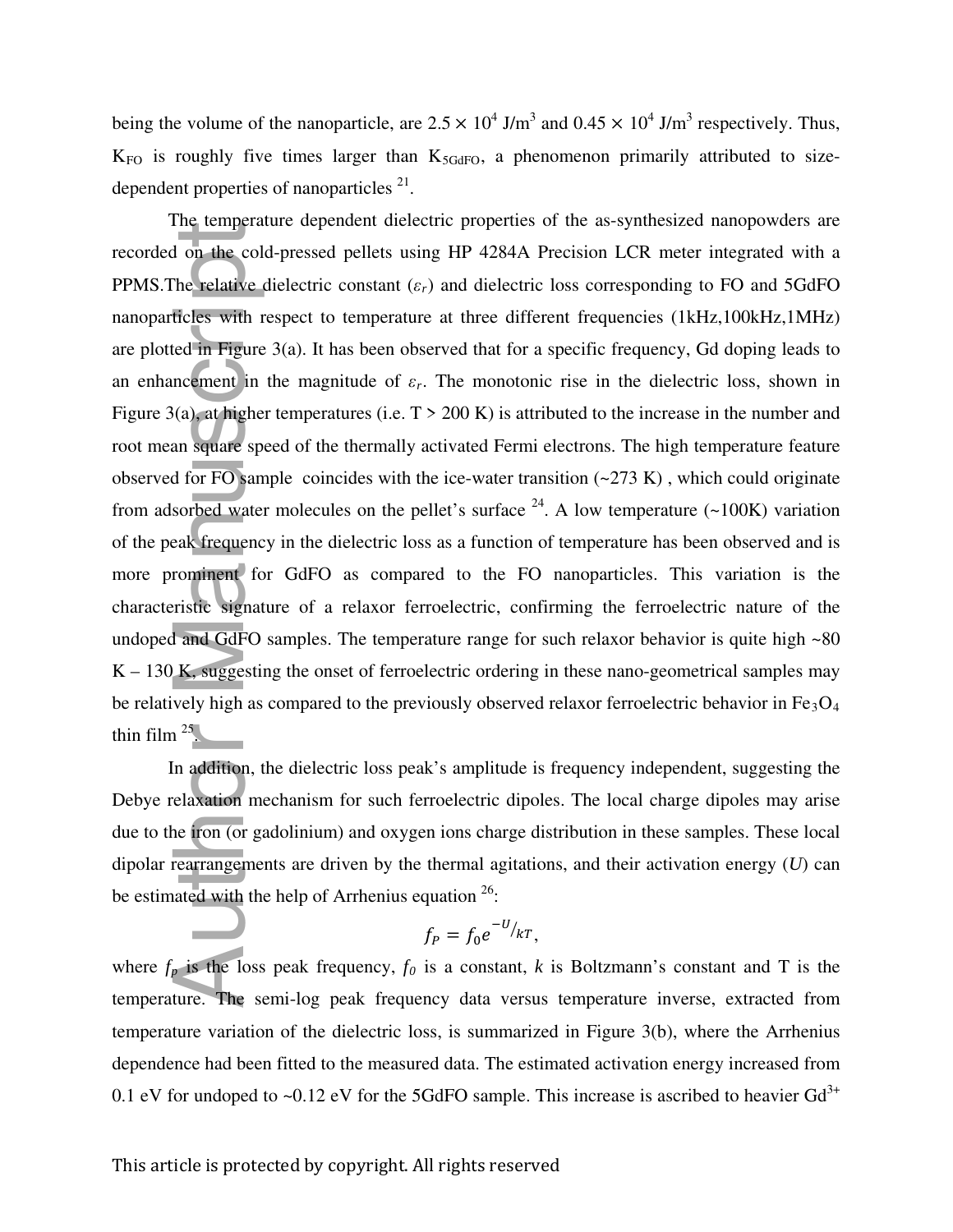ions substitution at relatively lighter  $\text{Fe}^{3+}$  ion sites, where heavier atom will require more energy for activating the relaxation of respective electric dipoles.

The ferroelectric polarization moments plotted in Figure 4 are obtained by integrating the measured pyrocurrent signals (shown in the insets of Figure 4) of FO and 5GdFO pellets. The measured saturation polarization values are  $\sim 0.04$  and 0.085  $\mu$ C/cm<sup>2</sup> for FOand 5GdFOsamples respectively. The onset of ferroelectric polarization is at ~100 K and ~130 K for FO and 5GdFO samples respectively. The observed broad ferroelectric transition (Figure 4) substantiates the relaxor characteristics for both FO and 5GdFO samples, in contrast to sharp transitions, observed in normal ferroelectrics. This is in agreement with the observed dielectric loss peaks near these temperatures for our nanoparticle samples shown in Figure 3(a) (bottom panel). The observed ferroelectric polarization for undoped nanoparticles is two orders of magnitude smaller than previously reported values  $27-29$ . This drastic reduction is possible in nanoparticle powder samples, where the measured ferroelectric polarization is primarily an average of the polarization vectors in all possible directions, unlike the case for better crystalline thin films  $27, 29$  and single crystals<sup>28</sup>. Moreover, the ferroelectric polarization approximately doubles its magnitude for 5GdFO sample, in contrast to the saturation magnetization, which decreased substantially. This can be understood in terms of lattice distortion created by heavier  $Gd^{3+}$  ions by substituting  $Fe^{3+}$ at octahedral sites, causing enhanced ferroelectric polarization in 5GdFO nanoparticles. Thus, in conjunction with magnetic properties, ferroelectric properties can also be tuned by substituting heavier rare earth  $Gd^{3+}$  ions at  $Fe^{3+}$ octahedral sites. are<br>a measured signarion polarization values are  $-0.04$  and  $0.085$  µC/cm<sup>2</sup> for PO and 5GdPO<br>samples respectively. The observed broad ferredectric transition (Figure 4) substantiates the<br>samples regrectric to the polari

The simultaneous presence of magnetic and ferroelectric functional properties in a single phase system can be crucial for understanding spin-charge coupling. Considering the free energy (*F*) expansion in terms of ferroelectric polarization (*P*) and magnetization (*M*) order parameters<sup>30</sup>,

 $F = \gamma P^2 M^2$  + (other higher order terms),

the 'other higher order terms' are generally forbidden due to symmetry considerations (odd powered in P or M) or much weaker in magnitude (even powered in P or M) , hence are difficult to be measured<sup>30, 31</sup>. The scalar  $P^2M^2$  term has been used to explain magneto-electric behavior in a number of systems <sup>32</sup>. Here, the effect of magnetic field on the dielectric properties of undoped and GdFO nanoparticle samples was measured at temperatures,  $T = 10 K$ , 50 K and 300 K,using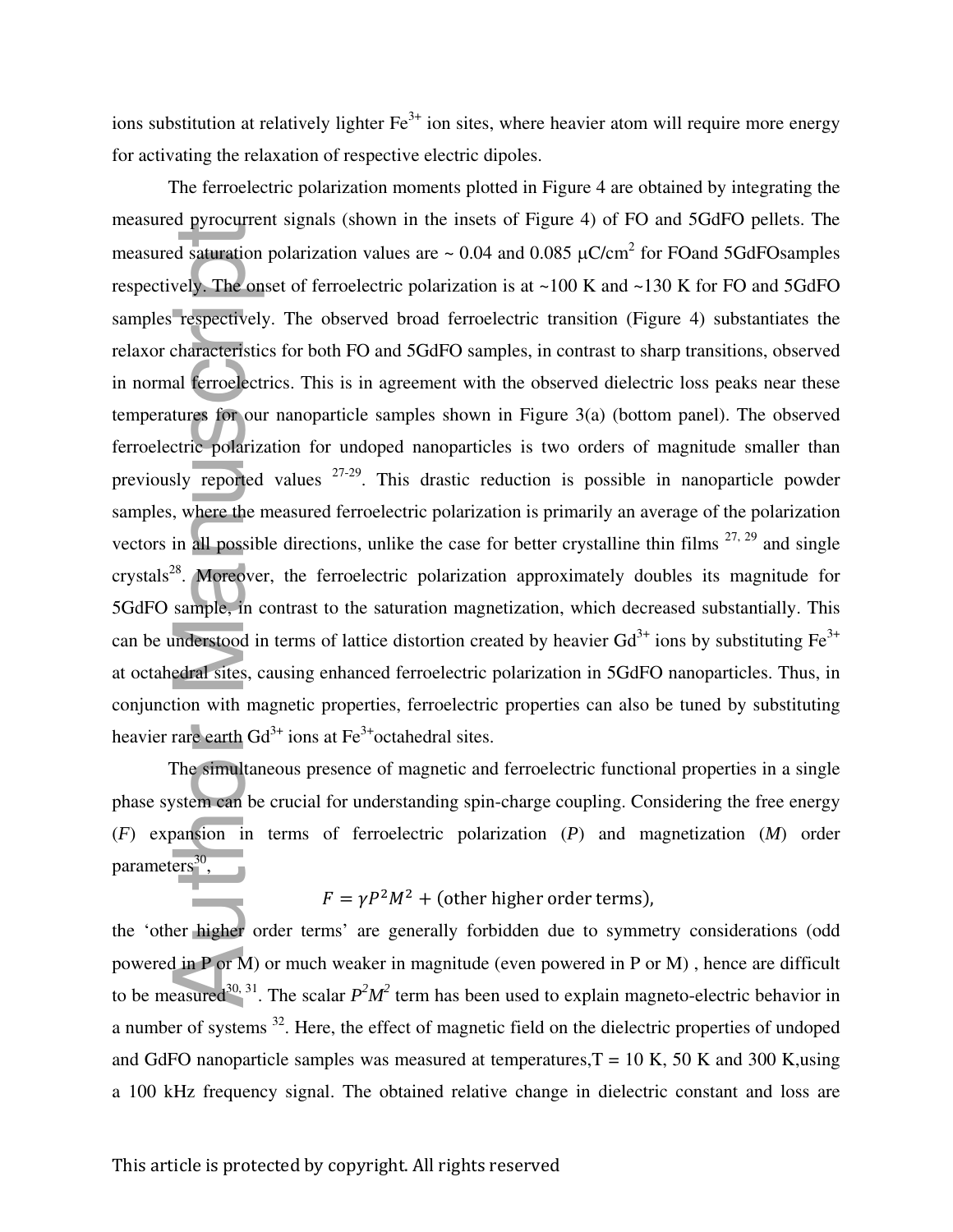plotted in Figure 5for FO and 5GdFO samples as a function of the magnetic field at different isotherms. The reference values  $\varepsilon_0$  and  $D_0$  are chosen as the dielectric constant and loss respectively at *H*=0 Oe. The observed skewness in some of the plots is attributed to the residual time drift effects in these samples. This time drift is attributed to the leakage in these samples, which led to undesired spurious magneto-capacitive signals integrated with the real signal<sup>30</sup>, making it difficult to comment on the significance of the measured numerical values. However, the observed asymmetry in these coupling curves is the characteristic property and could be either a consequence of magnetostriction or magnetic hysteresis or both. The pure magnetodielectric system should exhibit parabolic behavior ( $\Delta C/C \alpha H^2$ ; where C is capacitance and H is applied field)<sup>33</sup>. The observed non-parabolic magnetocapacitance measurements suggest the possibility of superimposed magnetostriction effect. The reported  $Fe<sub>3</sub>O<sub>4</sub>$  magnetostriction value is in the order of  $10^{-4}\%$ <sup>34</sup>, which is three orders of magnitude smaller than the observed change in the present case. However, Balaji *et al* have recently reported giant magnetostriction in the order of  $10^{-1}\%$  for magnetite nanoparticles<sup>35</sup>. Such large magnetostriction may affect drastically the measured magnetocapacitance and the combined magnetodielectric and magnetostriction changes in capacitance may result upon the application of the external field. The large magnetostriction may also affect the nature of measured magnetocapacitance, and thus, substantiate the observed large relative change in dielectric constant and asymmetric nature for these measurements as shown in Figure 5.The large magnetostriction in these samples may be responsible for the large change in grain size, which can be accommodated in the large pellets, used for these measurements. However, the separation of individual contributions of magnetostriction and magnetocapacitance is not possible from these experiments. The magnetocapacitance measurements also suggest a relatively weaker response for Gd doped iron oxide sample. This is attributed primarily to the reduced magnetic dipole moment of GdFO sample as compared to the undoped one, as explained earlier in the section of magnetic studies. These studies suggest strong correlation among spin, charge and lattice degrees of freedom even at room temperatures in these systems. which led To undefeated spurious magneto-capacitive signals integrated with the real signal<sup>79</sup><br>multing it difficult to comment on the significance of the measured numerical values. However,<br>the observed asymmetry in thes

# **IV. CONCLUSIONS**

In conclusion, the phase-pure undoped and different  $at.\%$  Gd doped  $Fe<sub>3</sub>O<sub>4</sub>$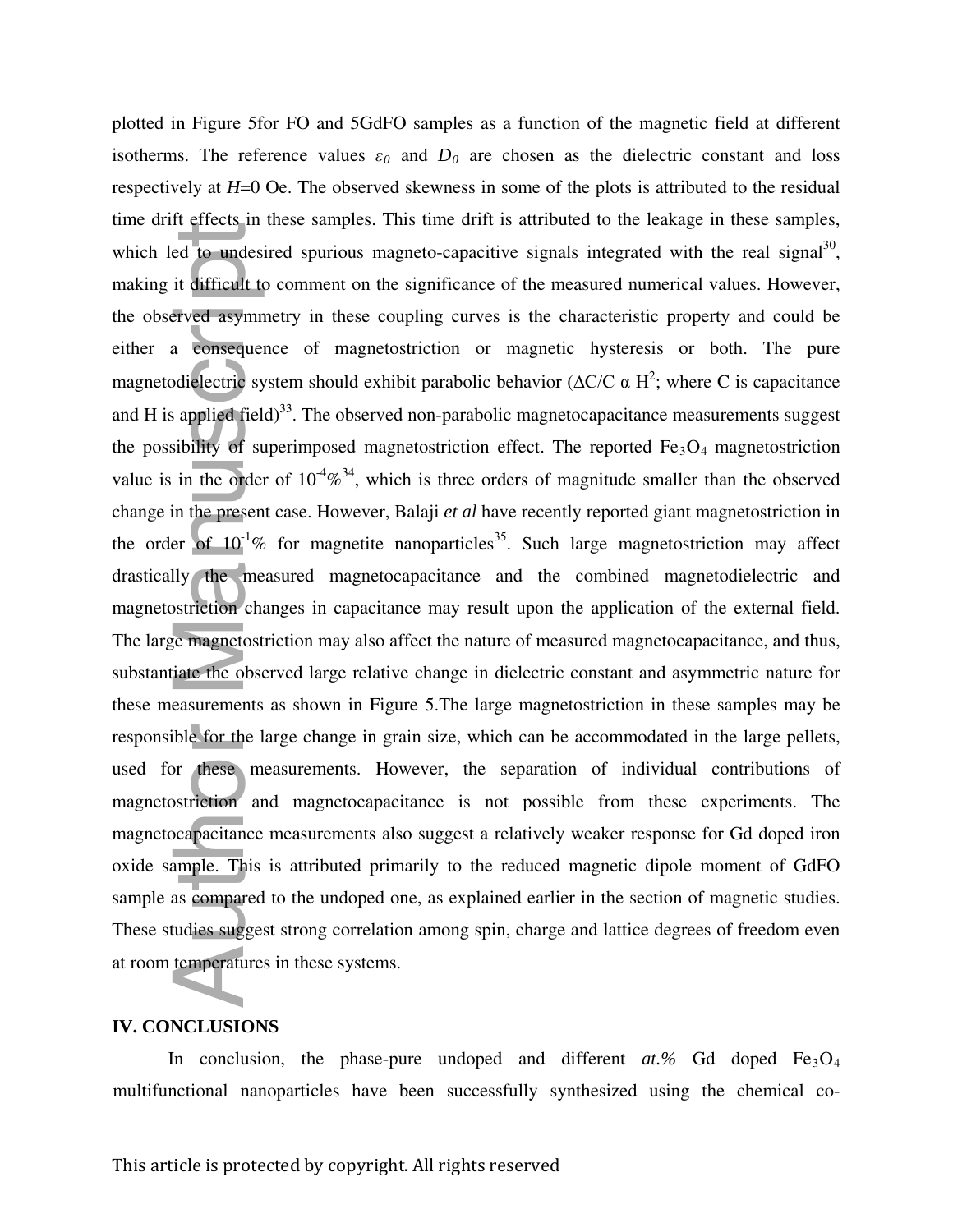precipitation route. The *dc* magnetic studies performed on these nanoparticle systems demonstrate their superparamagnetic behavior at room temperature, with saturation magnetization decreasing monotonically following an increment in Gd doping percentage. The Néel-Brown fits obtained from the temperature dependent *ac* magnetization measurements reveal that magneto-crystalline anisotropy decreases following an increase in Gd doping concentration, however, the attempt characteristic time, $\tau_0$ , has increased by two orders of magnitude in 5GdFO nanoparticles as compared to the undoped. Additionally, as observed from temperature dependent dielectric studies, these nanoparticle systems exhibit relaxor ferroelectric behavior at ~100K, where ferroelectric polarization moment has increased nearly by a factor of two for 5GdFO sample as compared to  $Fe<sub>3</sub>O<sub>4</sub>$ , in contrast to the observed decrease in saturation magnetization. The significant change in magnetocapacitance substantiates the strong chargespin-lattice coupling in these samples, suggesting that these nanoparticles could possibly be used as a multifunctional multiferroic system, where external stimuli may be integrated to control the different degrees of freedom. The substitution of larger  $Gd<sup>3+</sup>$  ions into the smaller  $Fe<sup>3+</sup>$  sites can further be utilized as a design parameter to tailor the magnetic, ferroelectric and magnetodielectric properties in  $Fe<sub>3</sub>O<sub>4</sub>$  nanoparticle systems. Also, the detailed magnetostriction measurements would be of great importance in understanding the individuals' (magnetocapacitance and magnetostriction) contribution in these systems. Freer Brown Fits Sextember 1994.<br>
that magneto-crystal<br>
however, the attemp<br>
nanoparticles as codependent dielectric<br>
~100K, where ferrc<br>
5GdFO sample as<br>
magnetization. The<br>
spin-lattice coupling<br>
as a multifunctional<br>
di

# **ACKNOWLEDGEMENTS**

This work is supported by the National Science Foundation DMR-1306449. We acknowledge useful discussions with Prof. Ratna Naik (Wayne state University) and Prof. Vaman Naik (University of Michigan). This work is dedicated to the memory of Prof. Gavin J. Lawes (Wayne State University).

U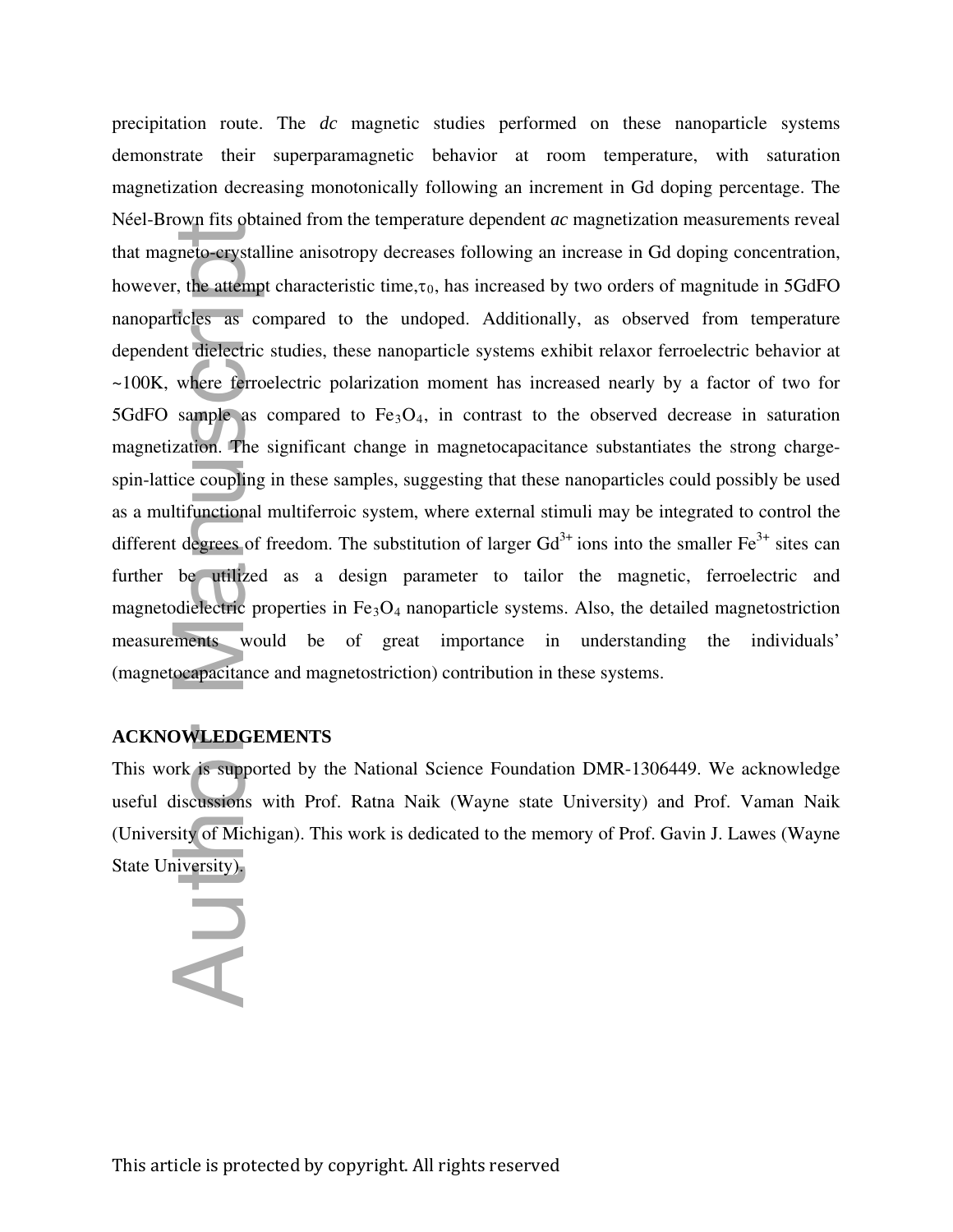# **References:**

1. Q. A. Pankhurst, J. Connolly, S. Jones and J. Dobson,"Applications of magnetic nanoparticles in biomedicine," Journal of physics D: Applied physics, [36] R167 (2003)

2. D. L. Leslie-Pelecky and R. D. Rieke,"Magnetic properties of nanostructured materials," Chemistry of materials, [8] 1770-1783 (1996)

3. J. Liu, Y. Bin and M. Matsuo,"Magnetic Behavior of Zn-Doped Fe3O4 Nanoparticles Estimated in Terms of Crystal Domain Size," The Journal of Physical Chemistry C, [116] 134-143 (2012)

4. J. Bao, W. Chen, T. Liu, Y. Zhu, P. Jin, L. Wang, J. Liu, Y. Wei and Y. Li,"Bifunctional Au-Fe3O4 Nanoparticles for Protein Separation," ACS Nano, [1] 293-298 (2007)

5. B. Qu, X. D. Sun, J. G. Li, Z. M. Xiu, S. H. Liu and C. P. Xue,"Significant improvement of critical current density in MgB 2 doped with ferromagnetic Fe 3 O 4 nanoparticles," Superconductor Science and Technology, [22] 015027 (2009) References:<br>
1. Q. A. Pankhurst, J. Connolly, S. Jones and J. Dobson,<br>
biomedicine," Journal of physics D: Applied physics, [36] R16<br>
2. D. L. Leslie-Pelecky and R. D. Rieke,"Magnetic properties<br>
materials, [8] 1770-1783 (

6. Q. Lin, J. Wang, Y. Zhong, J. Sunarso, M. O. Tadé, L. Li and Z. Shao,"High performance porous iron oxide-carbon nanotube nanocomposite as an anode material for lithium-ion batteries," Electrochimica Acta, [212] 179-186 (2016)

7. H. D. Nguyen, T. D. Nguyen, D. H. Nguyen and P. T. Nguyen,"Magnetic properties of Cr doped Fe3O4 porous nanoparticles prepared through a co-precipitation method using surfactant," Advances in Natural Sciences: Nanoscience and Nanotechnology, [5] 035017 (2014)

8. P. Drake, H.-J. Cho, P.-S. Shih, C.-H. Kao, K.-F. Lee, C.-H. Kuo, X.-Z. Lin and Y.-J. Lin,"Gd-doped ironoxide nanoparticles for tumour therapy via magnetic field hyperthermia," Journal of Materials Chemistry, [17] 4914-4918 (2007)

9. G. H. Du, Z. L. Liu, X. Xia, Q. Chu and S. M. Zhang,"Characterization and application of Fe3O4/SiO2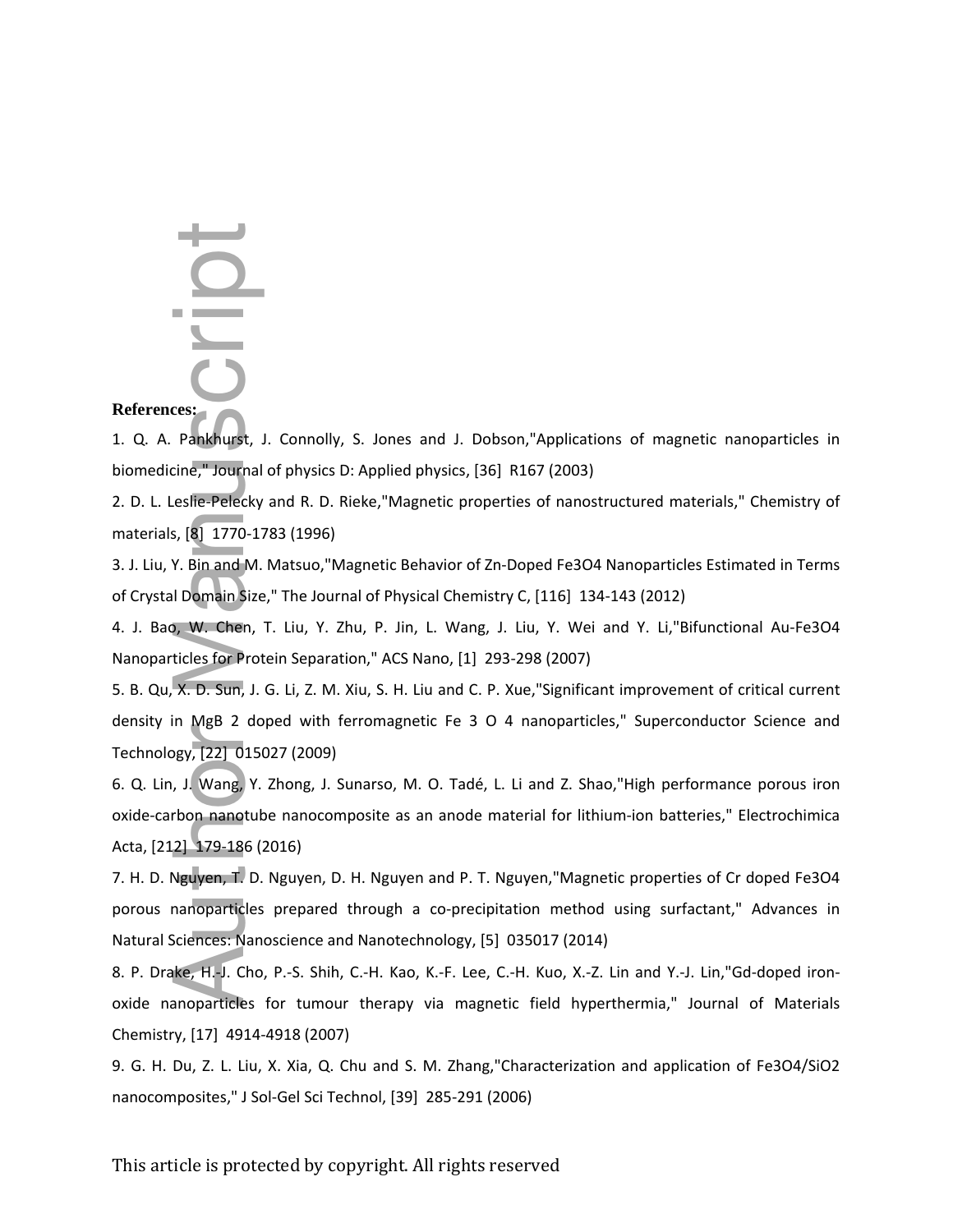10. P. Hongting and J. Fengjing,"Towards high sedimentation stability: magnetorheological fluids based on CNT/Fe 3 O 4 nanocomposites," Nanotechnology, [16] 1486 (2005)

11. T.-I. Yang, R. N. C. Brown, L. C. Kempel and P. Kofinas,"Magneto-dielectric properties of polymer– nanocomposites," Journal of Magnetism and Magnetic Materials, [320] 2714-2720 (2008)

12. J. Peng, M. Hojamberdiev, Y. Xu, B. Cao, J. Wang and H. Wu,"Hydrothermal synthesis and magnetic properties of gadolinium-doped CoFe2O4 nanoparticles," Journal of Magnetism and Magnetic Materials, [323] 133-137 (2011)

13. N. Xiao, W. Gu, H. Wang, Y. Deng, X. Shi and L. Ye,"T1–T2 dual-modal MRI of brain gliomas using PEGylated Gd-doped iron oxide nanoparticles," Journal of Colloid and Interface Science, [417] 159-165 (2014) 12. J. Peng, M. Hojamberdiev, Y. Xu<br>properties of gadolinium-doped Cof<br>[323] 133-137 (2011)<br>13. N. Xiao, W. Gu, H. Wang, Y. De<br>PEGylated Gd-doped iron oxide nar<br>(2014)<br>14. R. N. Panda, J. C. Shih and T. S.<br>CoFe2O4 synthesi

14. R. N. Panda, J. C. Shih and T. S. Chin,"Magnetic properties of nano-crystalline Gd- or Pr-substituted CoFe2O4 synthesized by the citrate precursor technique," Journal of Magnetism and Magnetic Materials, [257] 79-86 (2003)

15. L. B. Tahar, L. S. Smiri, M. Artus, A. L. Joudrier, F. Herbst, M. J. Vaulay, S. Ammar and F. Fiévet,"Characterization and magnetic properties of Sm- and Gd-substituted CoFe2O4 nanoparticles prepared by forced hydrolysis in polyol," Materials Research Bulletin, [42] 1888-1896 (2007)

16. Y.-I. Kim, W. B. Im, M. K. Jeon, Y.-H. Lee, K.-B. Kim and K.-S. Ryu,"Preferential site of Gd in Gd-doped Fe3O4 nanopowder," Journal of nanoscience and nanotechnology, [11] 810-814 (2011)

17. S. S. Laha, R. Regmi and G. Lawes,"Structural origin for low-temperature relaxation features in magnetic nanoparticles," Journal of Physics D: Applied Physics, [46] 325004 (2013)

18. S. A. Osseni, S. Lechevallier, M. Verelst, P. Perriat, J. Dexpert-Ghys, D. Neumeyer, R. Garcia, F. Mayer, K. Djanashvili and J. A. Peters,"Gadolinium oxysulfide nanoparticles as multimodal imaging agents for T 2-weighted MR, X-ray tomography and photoluminescence," Nanoscale, [6] 555-564 (2014)

19. D. L. Thorek, A. K. Chen, J. Czupryna and A. Tsourkas,"Superparamagnetic iron oxide nanoparticle probes for molecular imaging," Annals of biomedical engineering, [34] 23-38 (2006)

20. S. M. Benford and G. V. Brown,"TS diagram for gadolinium near the Curie temperature," Journal of Applied Physics, [52] 2110-2112 (1981)

21. F. Bødker and S. Mørup,"Size dependence of the properties of hematite nanoparticles," EPL (Europhysics Letters), [52] 217 (2000)

22. C. J. Bae, S. Angappane, J. G. Park, Y. Lee, J. Lee, K. An and T. Hyeon,"Experimental studies of strong dipolar interparticle interaction in monodisperse Fe[sub 3]O[sub 4] nanoparticles," Applied Physics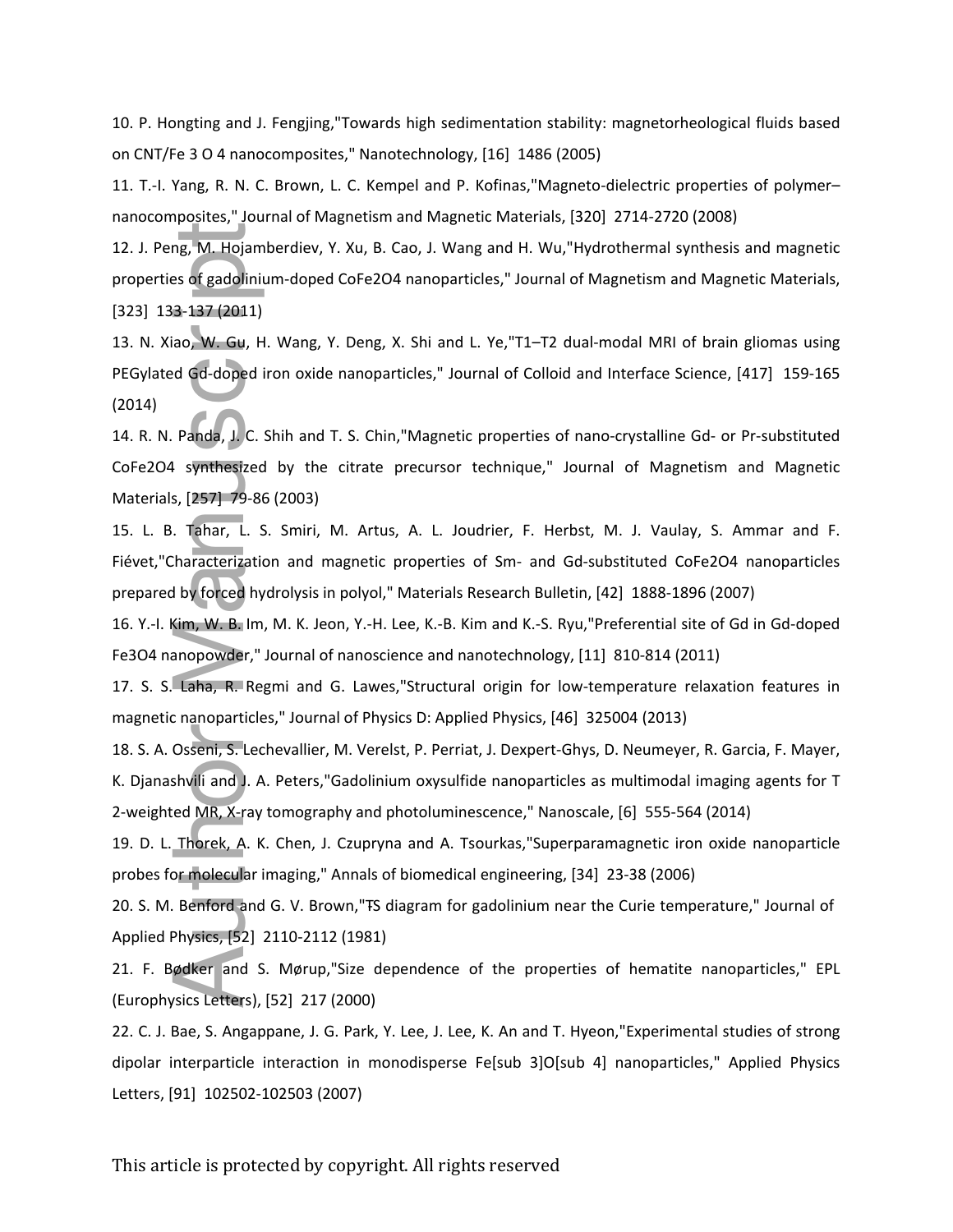23. S. S. Laha, R. Mukherjee and G. Lawes,"Interactions and magnetic relaxation in boron doped Mn 3 O 4 nanoparticles," Materials Research Express, [1] 025032 (2014)

24. M. Schoenherr, B. Slater, J. Hutter and J. VandeVondele,"Dielectric properties of water ice, the ice Ih/XI phase transition, and an assessment of density functional theory," The journal of physical chemistry. B, [118] 590-596 (2014)

25. M. Ziese, P. Esquinazi, D. Pantel, M. Alexe, N. Nemes and M. Garcia-Hernández,"Magnetite (Fe3O4): a new variant of relaxor multiferroic?," Journal of Physics: Condensed Matter, [24] 086007 (2012)

26. K. J. Andrew,"Dielectric relaxation in solids," Journal of Physics D: Applied Physics, [32] R57 (1999)

27. M. Alexe, M. Ziese, D. Hesse, P. Esquinazi, K. Yamauchi, T. Fukushima, S. Picozzi and U. Gösele,"Ferroelectric switching in multiferroic magnetite (Fe3O4) thin films," Advanced Materials, [21] 4452 (2009)

28. F. Schrettle, S. Krohns, P. Lunkenheimer, V. A. M. Brabers and A. Loidl,"Relaxor ferroelectricity and the freezing of short-range polar order in magnetite," Physical Review B, [83] 195109 (2011)

29. M. Ziese, P. D. Esquinazi, D. Pantel, M. Alexe, N. M. Nemes and M. Garcia-Hernández,"Magnetite (Fe 3 O 4 ): a new variant of relaxor multiferroic?," Journal of Physics: Condensed Matter, [24] 086007 (2012)

30. G. Lawes, T. Kimura, C. Varma, M. Subramanian, N. Rogado, R. Cava and A. Ramirez,"Magnetodielectric effects at magnetic ordering transitions," Progress in Solid State Chemistry, [37] 40-54 (2009) chemistry. 8, [118] 590-596 (2014)<br>25. M. Ziese, P. Esquinazi, D. Pantel, M. Alexe, N. Nemes and M. Garcia-Hernández<br>anew variant of relaxor multiferroic?," Journal of Physics: Condensed Matter, [24]<br>26. K. J. Andrew, "Die

31. G. Lawes and G. Srinivasan,"Introduction to magnetoelectric coupling and multiferroic films," Journal of Physics D: Applied Physics, [44] 243001 (2011)

32. T. Kimura, S. Kawamoto, I. Yamada, M. Azuma, M. Takano and Y. Tokura,"Magnetocapacitance effect in multiferroic \${\mathrm{BiMnO}}\_{3}\$," Physical Review B, [67] 180401 (2003)

33. A. Dixit, A. E. Smith, M. Subramanian and G. Lawes,"Suppression of multiferroic order in hexagonal ceramics," Solid State Communications, [150] 746-750 (2010)

34. C. W. Heaps,"The Magnetostriction of a Magnetite Crystal," Physical Review, [24] 60-67 (1924)

35. G. Balaji, R. A. Narayanan, A. Weber, F. Mohammad and C. S. S. R. Kumar,"Giant magnetostriction in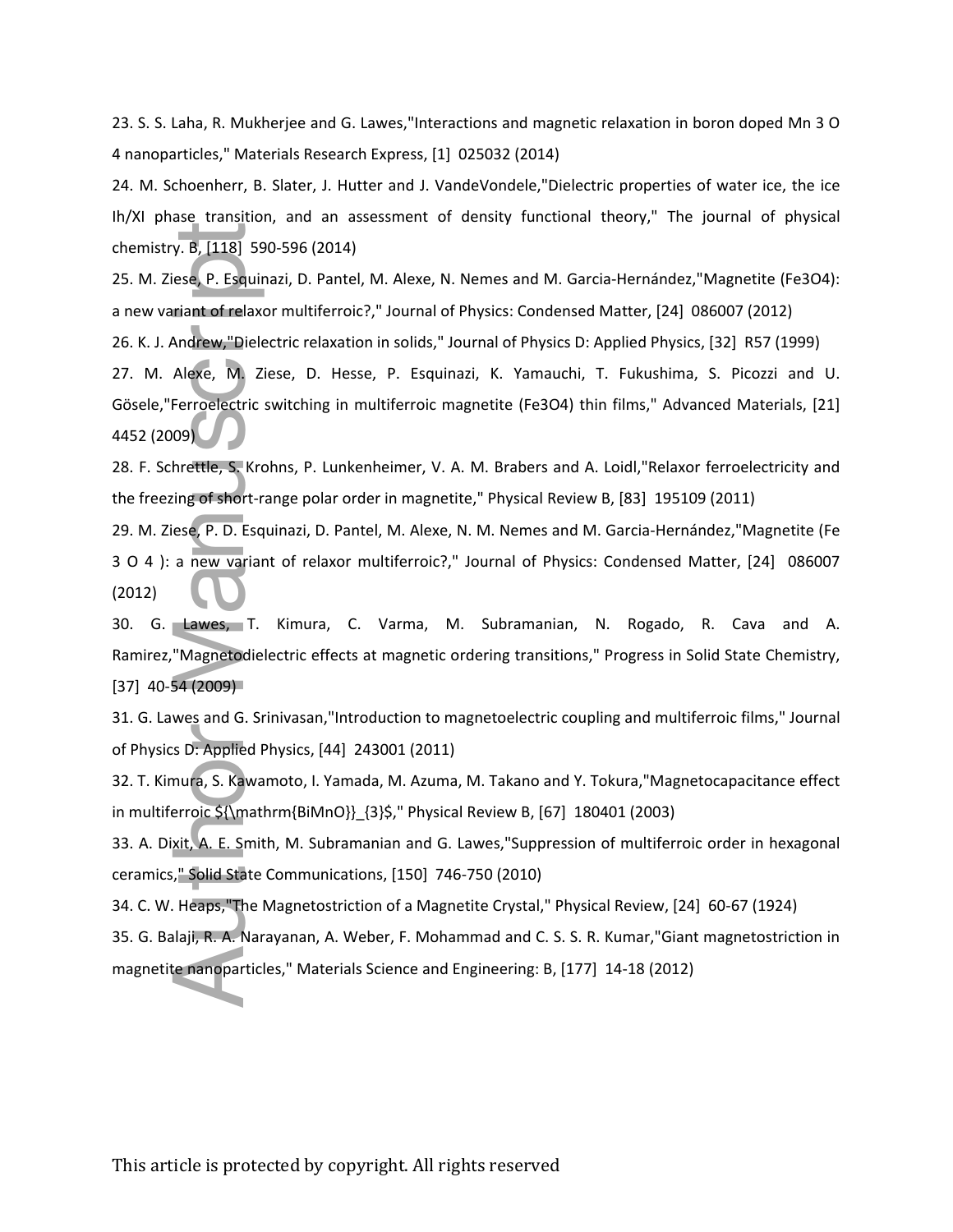**Table 1**  $\tau_0$  and  $E_A/k_B$  values for FO, 1GdFO, 2.5GdFO and 5GdFO nanoparticle samples, estimated from the peak frequency variation as a function of temperature.

| <b>SAMPLES</b> | $\tau_o(s)$          | $E_A/k_B$ (K) |
|----------------|----------------------|---------------|
| FO             | $9.6 \times 10^{-9}$ | 1640          |
| 1GdFO          | $9.4 \times 10^{-8}$ | 1298          |
| $2.5$ GdFO     | $1.5 \times 10^{-7}$ | 1305          |
| 5GdFO          | $8.7 \times 10^{-7}$ | 1002          |

**Figure Captions:**  Form and 5GdFO samples (color online only).

**Figure 1 (a)** XRD spectra for FO, 1GdFO, 2.5GdFO and 5GdFO samples. **(b)** TEM images of

This article is protected by copyright. All rights reserved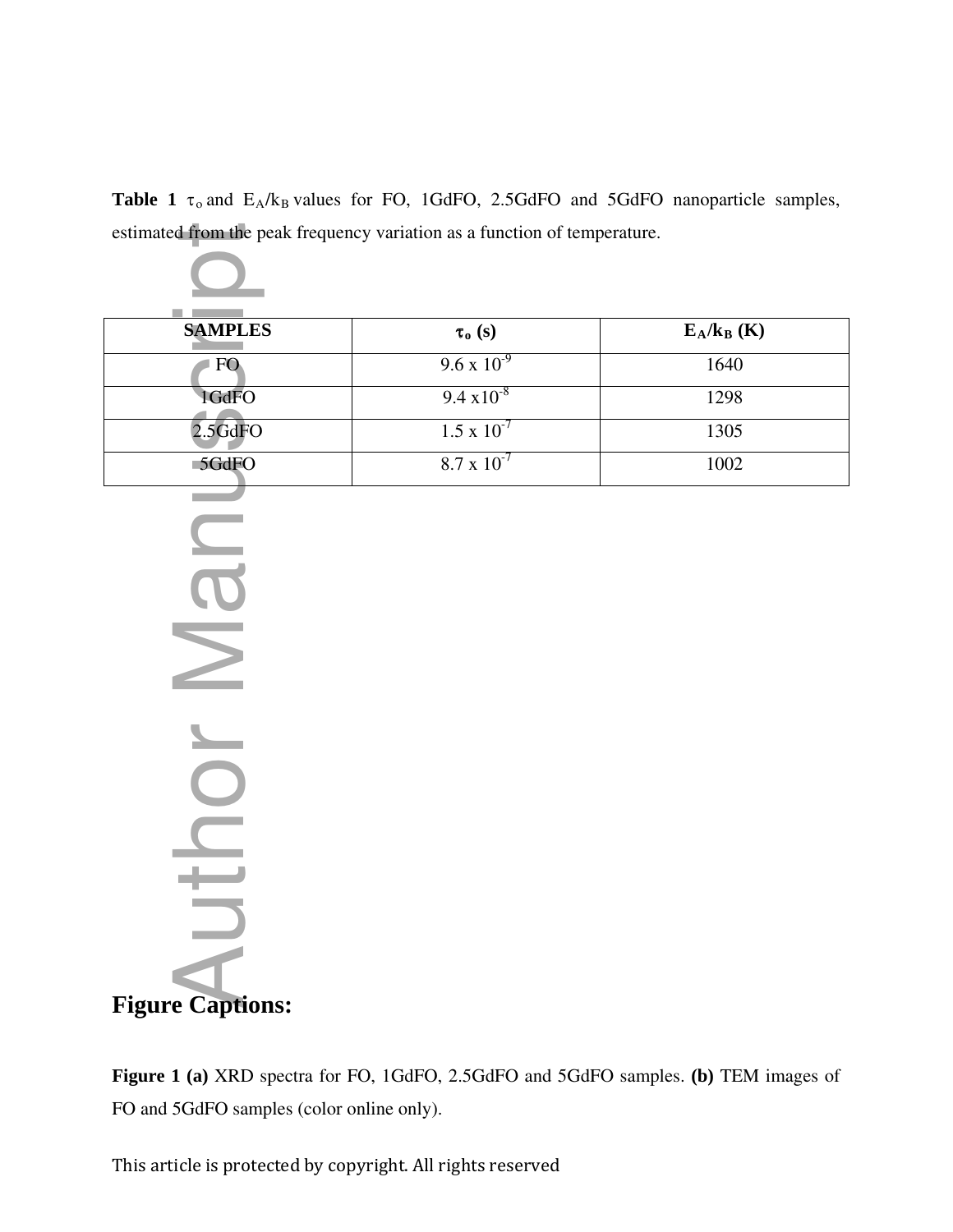**Figure 2(a)** Magnetization (M) *vs* magnetic field(H) plots for FO (red), 1GdFO (green), 2.5GdFO (blue) and 5GdFO (brown) nanoparticle samples at 300 K **(b)** Out-of-phase susceptibility (χ<sup>//</sup>) *vs* Temperature (T) graph for FO, 1GdFO, 2.5GdFO and 5GdFO nanoparticle samples at six different frequencies of 500 Hz (red), 650 Hz (green), 800 Hz (blue), 950 Hz (orange), 1100 Hz (pink) and 1250 Hz (brown) under an excitation field of 10 Oe **(c)** Neel-Brown fits for FO , 1GdFO, 2.5GdFO and 5GdFO samples (color online only) for Forms (x) of Fundroid (x) graph is:<br>
samples at six different frequencies of 500 Hz<br>
(orange), 1100 Hz (pink) and 1250 Hz (brown<br>
Brown fits for FO, 1GdFO, 2.5GdFO and 5GdF<br>
Figure 3(a). Dielectric constant ( $\varepsilon_r$ ) an

**Figure 3(a).** Dielectric constant  $(\varepsilon_r)$  and dielectric loss versus temperature for FO and 5GdFO samples **(b)** Semi-log straight line fits of dielectric loss peak frequencies versus temperature reciprocal for FO and 5GdFO nanoparticle samples (color online only).

**Figure 4.**Calculated ferroelectric polarization moment versus temperature for FO and 5GdFO samples. The measured pyrocurrent signals are included in the insets (color online only).

**Figure 5.** Relative change in dielectric constant and dielectric loss as a function of magnetic field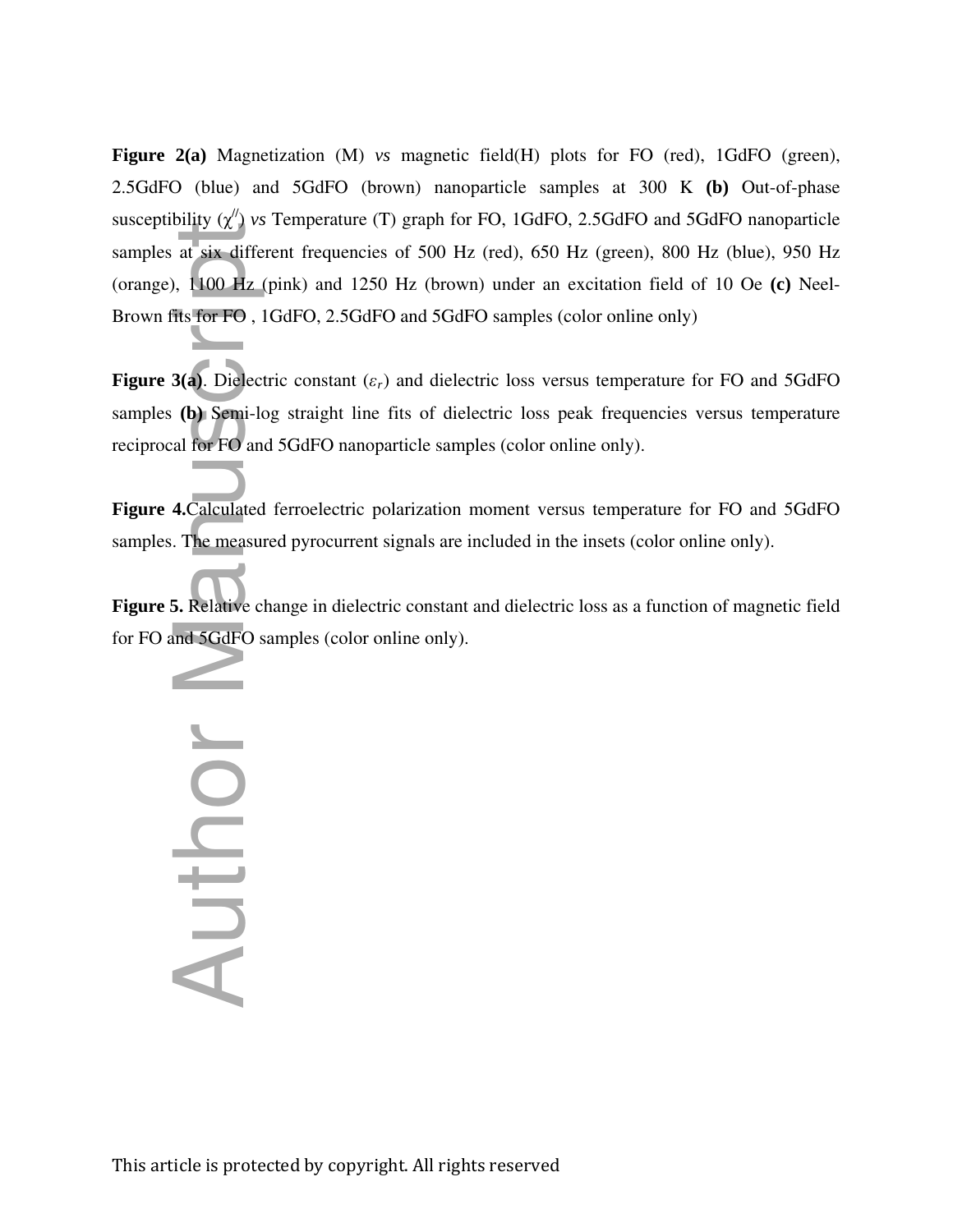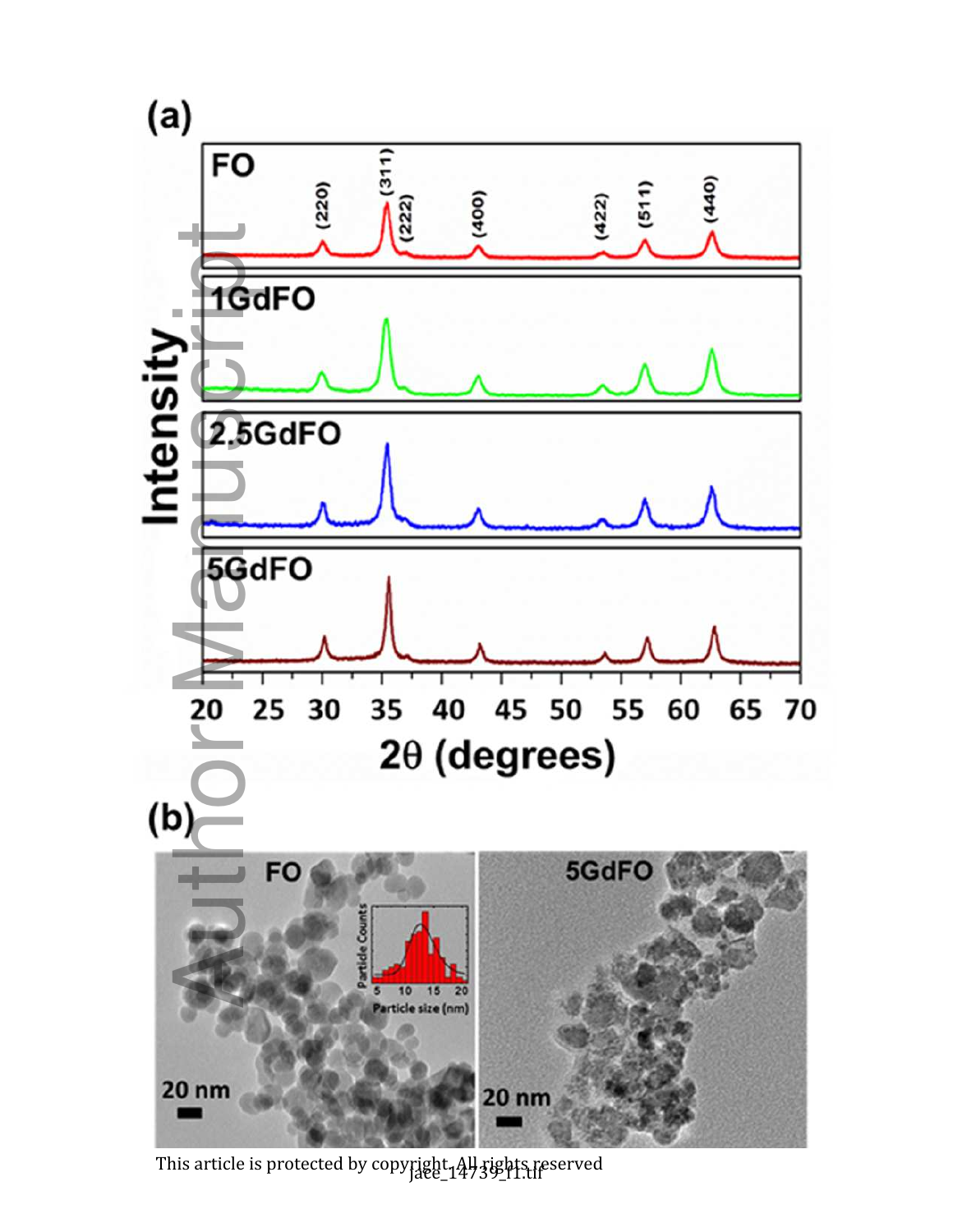

jace\_14739\_f2.tif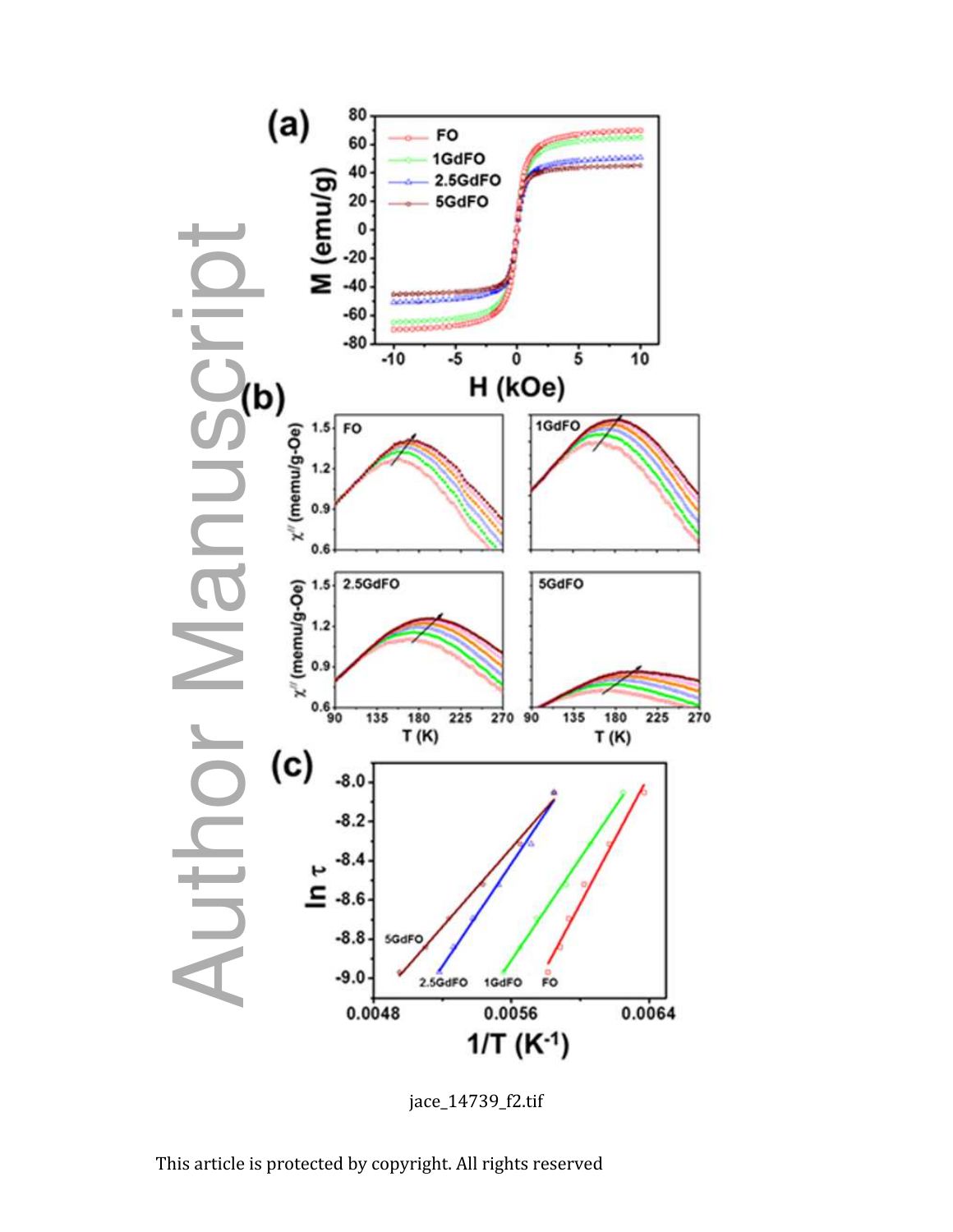

jace\_14739\_f3.tif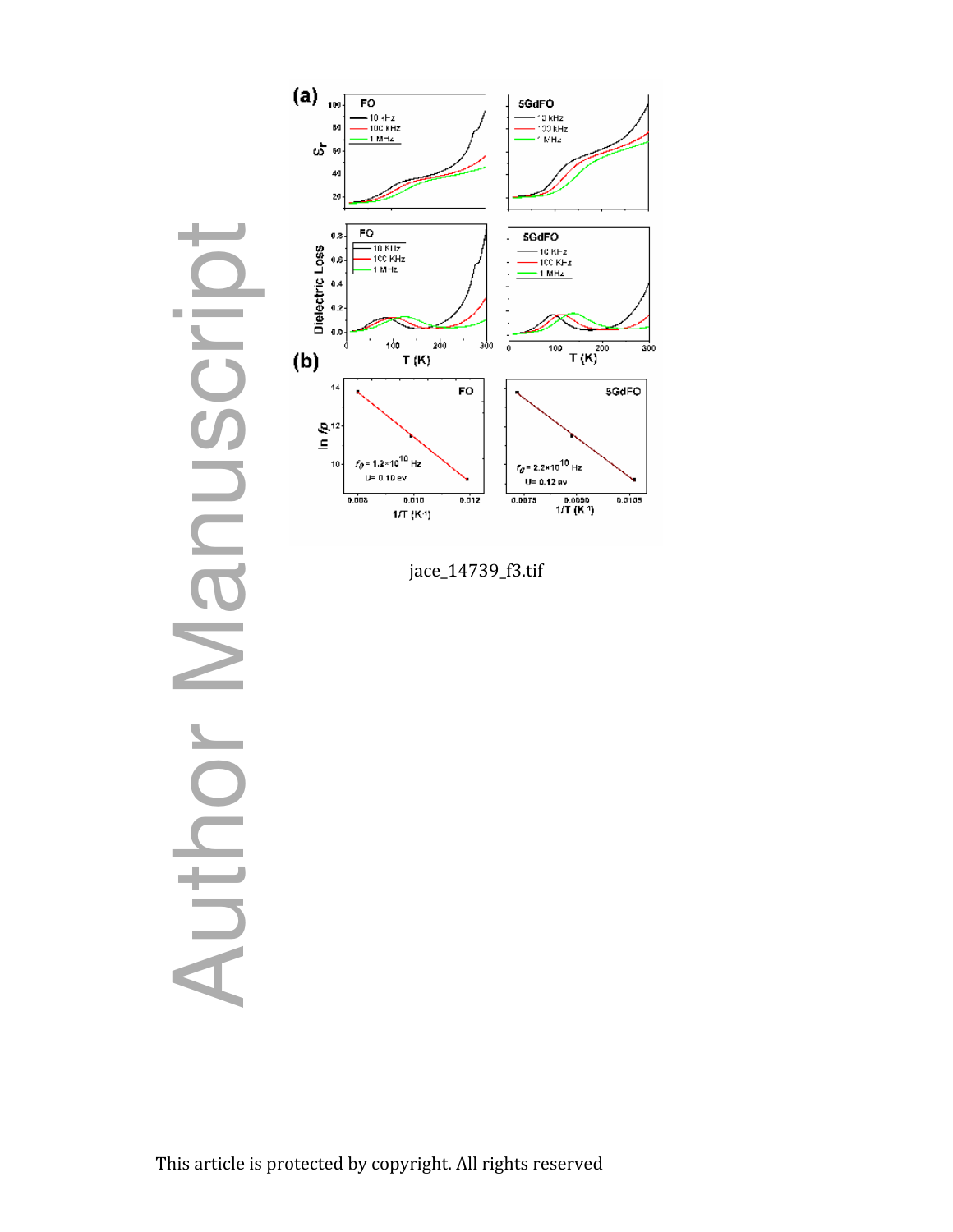